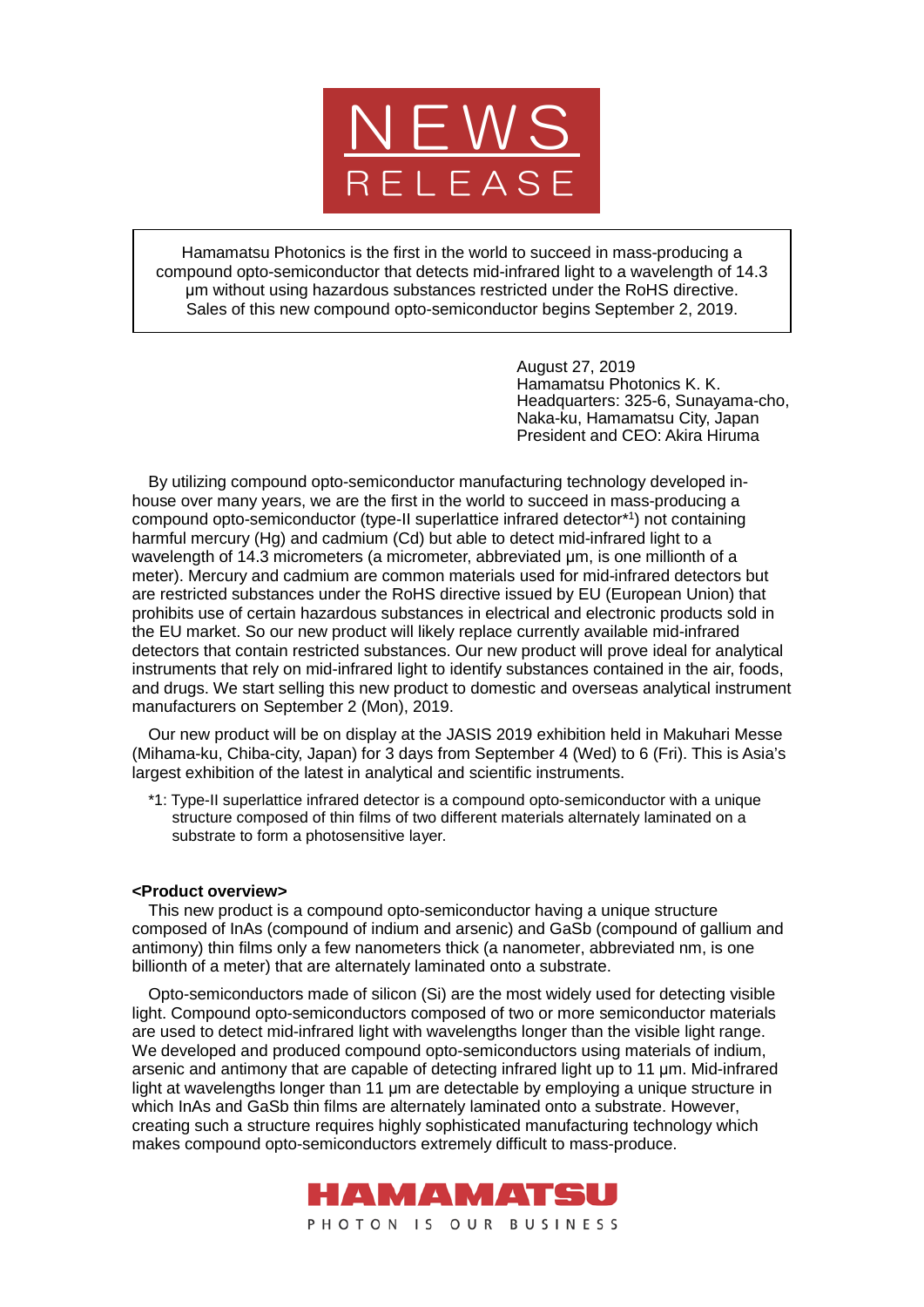Now, however, based on compound opto-semiconductor manufacturing technology we have developed over many years, we optimized its manufacturing conditions by highprecision control of the manufacturing equipment. This allowed us to create manufacturing technology for alternately laminating InAs and GaSb thin films with uniform thickness and high repeatability. In this way we succeeded in the world's first mass production of a type-II superlattice infrared detector that detects mid-infrared light up to 14.3 μm without containing harmful mercury and cadmium which are restricted substances under the RoHS directive.

This new product will likely replace currently available mid-infrared detectors that contain RoHS restricted substances and are installed in analytical instruments such as Fourier transform infrared spectrophotometers  $(FT-IR<sup>*</sup>)$  which utilize mid-infrared light to identify substances in the air, foods, and drugs. This new product can also replace existing midinfrared detectors commonly used in gas component analyzers and infrared thermometers that make non-contact surface temperature readings with high sensitivity and high speed.

We will never cease our efforts to achieve even higher sensitivity at longer wavelengths and develop module devices incorporating this new product.

\*2: FT-IR is an analytical technique used to identify molecular structures and the state of substances by irradiating infrared light onto the sample and then obtaining information from the transmitted or reflected light. FT-IR spectrophotometers are widely used to analyze and identify substances containing organic matter.



#### Different structures: common (left) and new (right) compound opto-semiconductors

Light entering the photosensitive layer of an opto-semiconductor is converted into electrical signals that are extracted via the contact layer and electrode. Commonly used compound opto-semiconductors have a photosensitive layer of materials with a uniform composition. Our new product, however, has a photosensitive layer of InAs and GaSb thin films each only a few nanometers thick and alternately laminated onto the substrate in more than 2000 layers.

## **<Main product features>**

1. Succeeded in mass-producing a type-II superlattice infrared detector capable of detecting mid-infrared light up to 14.3 μm Based on compound opto-semiconductor manufacturing technology we have learned over many years, we optimized manufacturing conditions such as temperature and pressure. In addition, we precisely controlled the timing and quantity that InAs and GaSb are supplied onto the substrate. In this way we created a manufacturing technology for laminating thin films with uniform thickness and high repeatability and succeeded in mass-producing a type-II superlattice infrared detector that detects midinfrared light up a wavelength of 14.3 μm.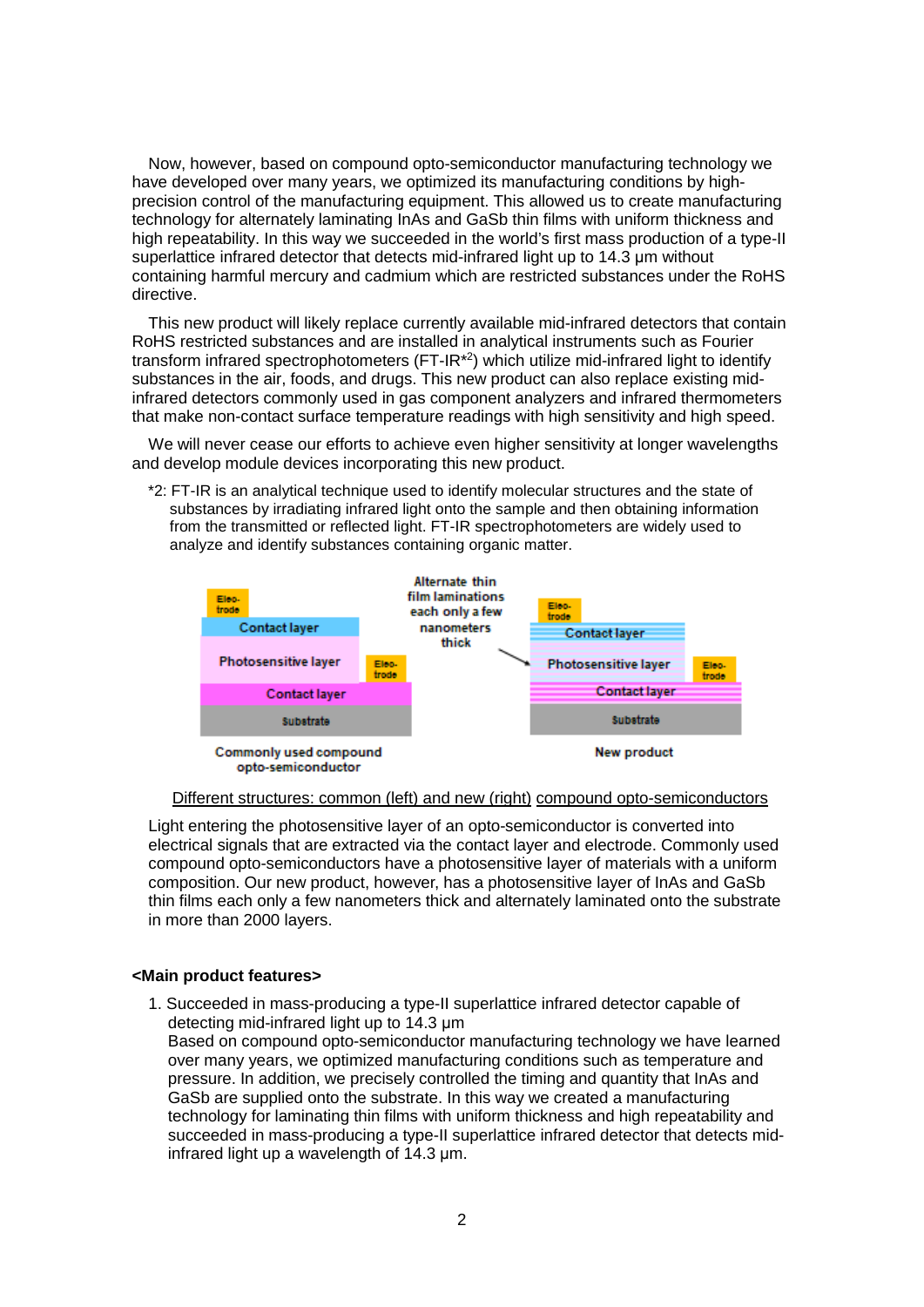2. Uses NO substances restricted by the RoHS directive The RoHS directive is an EU standard that restricts use of certain hazardous substances in electrical and electronic products. It prohibits sales of electrical and electronic products in the EU market that contain restricted substances at higher than a specified concentration. However, our new product does not contain harmful mercury and cadmium substances restricted under the RoHS directive. So it will likely replace existing detectors currently installed in analytical instruments that make use of mid-infrared light.

# **<Development background>**

The bonded state of molecules and atoms making up a substance absorb light at a specific wavelength. So, examining the absorption wavelength of mid-infrared light allows identifying various substances contained in the air, foods, drugs, etc. Currently available analytical instruments such as FT-IR spectrophotometers usually use mercury cadmium telluride (MCT) infrared detectors. Since MCT detectors contain harmful mercury and cadmium prohibited under the RoHS directive, a high-quality detector capable of replacing the MCT detector is needed. Also, accurately identifying the substances contained in the analyte requires measuring mid-infrared light to near 14 μm and comparing the difference in light-absorbing characteristics. To achieve this, we have developed this new detector using no RoHS prohibited substances. It employs a unique structure in which InAs and GaSb thin films only a few nanometers thick are alternately laminated in more than 2000 layers on the substrate to detect mid-infrared light up to near 14 μm.

| Parameter                      | P <sub>15409-901</sub> | Unit                            |
|--------------------------------|------------------------|---------------------------------|
| Photosensitive area size       | $0.1$ dia.             | mm                              |
| Cutoff wavelength <sup>*</sup> | 14.3                   | um                              |
| Specific detectivity           | $1.6 \times 10^{10}$   | cm $\cdot$ Hz <sup>1/2</sup> /W |
| Photosensitivity               | 2.6                    | A/W                             |

#### $\bullet$  Main specifications (Tchip = -196°C)

※Wavelength at which the signal (S) to noise (N) ratio is 1.

●Product release date: September 2 (Mon), 2019

●Sales target: 10 units per year in first year and 1000 units per year after 3 years